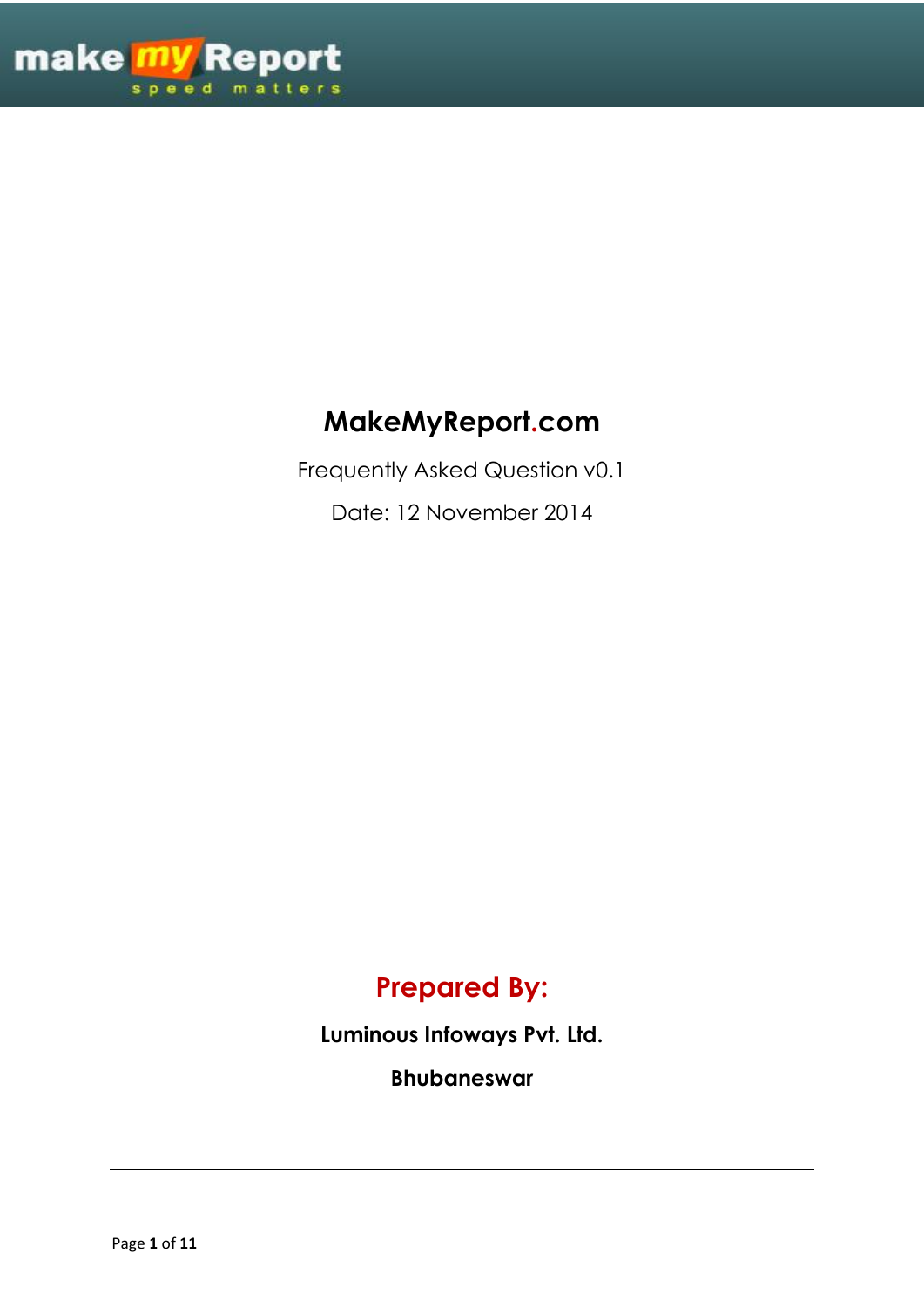## **Contents**

| 15. How can I use the formula tab available in the screen showing report results? 9 |  |
|-------------------------------------------------------------------------------------|--|
|                                                                                     |  |
|                                                                                     |  |
|                                                                                     |  |
|                                                                                     |  |
|                                                                                     |  |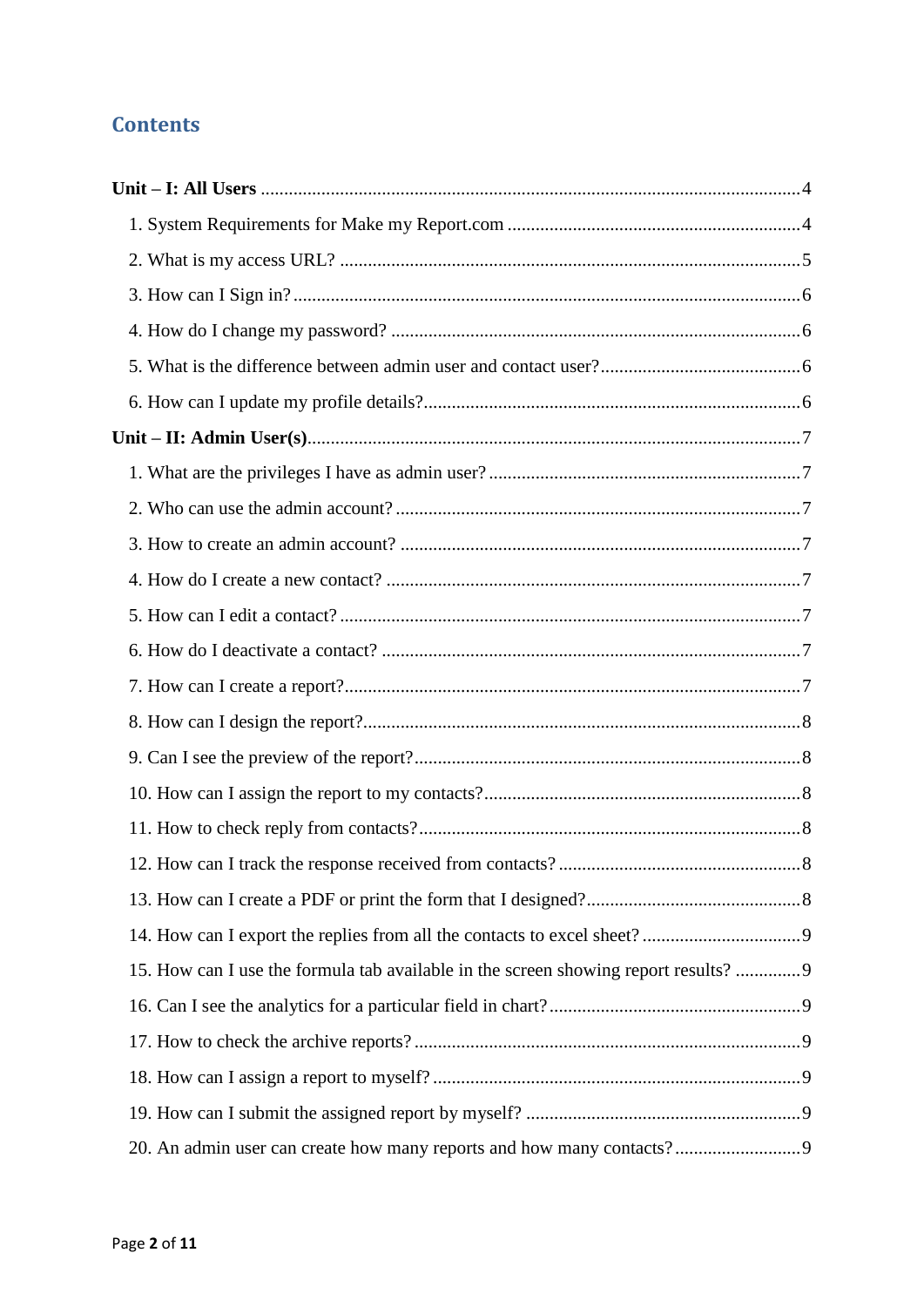| 21. The limitation of creating contact or creating report for an admin account user can be |  |
|--------------------------------------------------------------------------------------------|--|
|                                                                                            |  |
|                                                                                            |  |
|                                                                                            |  |
|                                                                                            |  |
|                                                                                            |  |
|                                                                                            |  |
|                                                                                            |  |
|                                                                                            |  |
|                                                                                            |  |
|                                                                                            |  |
| 9. What may be the reason if a reject button is not showing against some reports?11        |  |
|                                                                                            |  |
|                                                                                            |  |
| 12. How can a contact use the mobile app of MakeMyReport.com?11                            |  |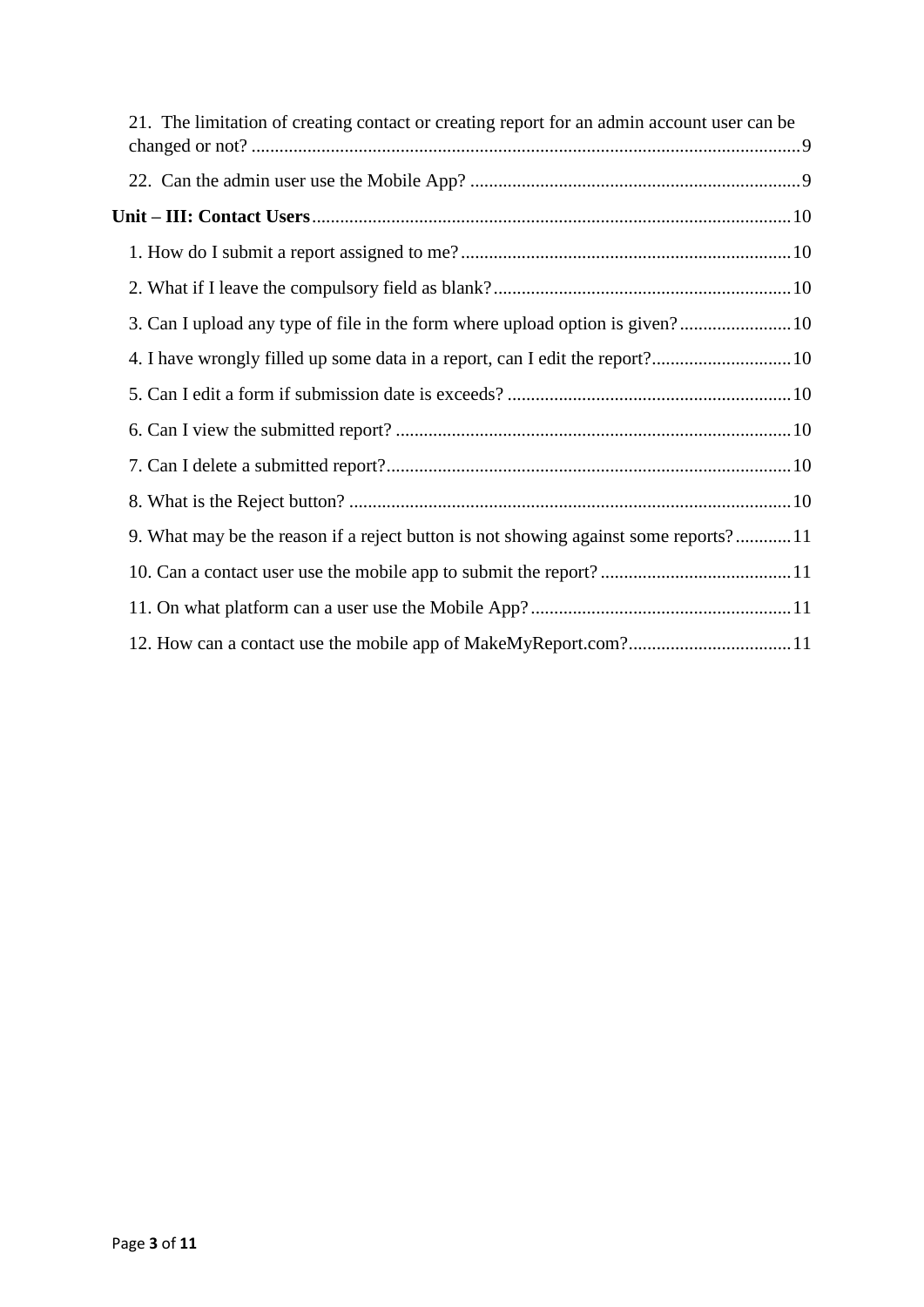## <span id="page-3-0"></span>**Unit – I: All Users**

### <span id="page-3-1"></span>*1. System Requirements for Make my Report.com*

MakeMyReport.com is fully web-based and hosted solution, so there's nothing to download or install. You can use MakeMyReport.com on a Windows, Mac or Linux computer as long as you're using a supported web browser and have an Internet connection. The supported browsers are:

- Internet Explorer 9.0+
- Firefox **Recommended**
- Safari
- Opera
- Google Chrome

#### **You must have JavaScript and cookies enabled in your browser.**

**Note:** While MakeMyReport.com will work with older browsers, such as Internet Explorer 8, we do recommend keeping your browser updated to the latest version for the best possible experience. You can download the latest version of IE here and the latest version of Firefox here. If you're using Internet Explorer 8 or greater, **please make sure Compatibility View is turned off.**

#### **Please note, from time to time you may need to clear your cache when we make updates to the platform to make sure you are using the current version.**

Here are instructions to clear your cache on the particular browser you are on:

#### **Chrome:**

- Go to chrome://chrome/settings/clearBrowserData
- Check "Empty the Cache"
- Choose "From the Beginning of time"
- Click "Clear Browsing Data"

#### **IE:**

- Click the "Tools" menu bar.
- Choose "Internet Options"
- On the "General" tab, click "Clear History"
- When it asks "Delete all items in your History folder?", click "OK"
- $\bullet$  Click "OK"

#### **Firefox on OSX:**

- On the menu bar, click on the Firefox menu and select Preferences
- Select the Advanced panel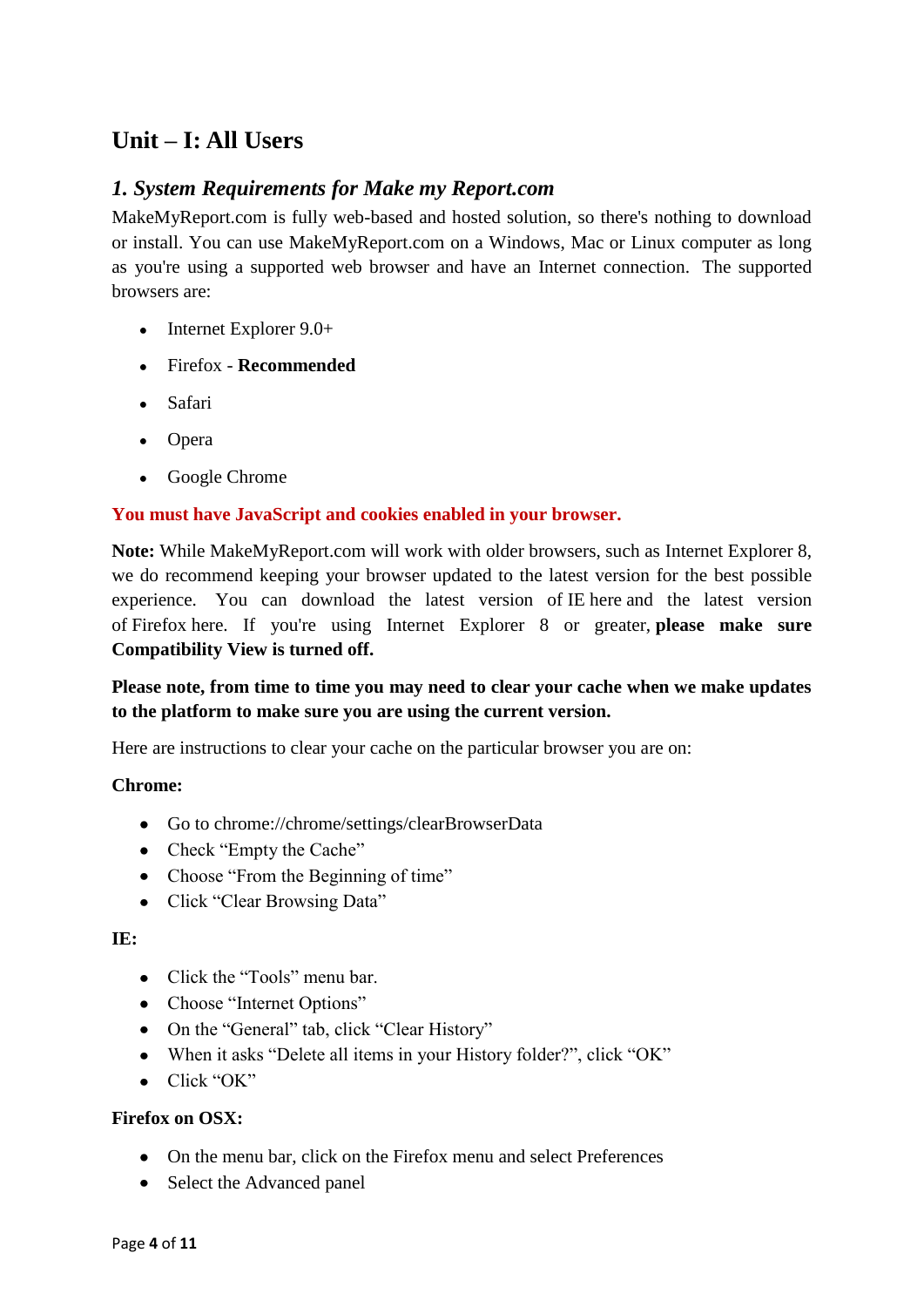- Click on the Network tab
- In the Cached Web Content section, click "Clear Now"
- Close the Preferences window

#### **Firefox on Windows:**

- Go to Options (if you're running recent versions of Firefox, you click the orange Firefox button, then go to options, and then options again)
- Click "Advanced"
- In the Cached Web Content Section, click Clear Now.

#### **Safari on OSX:**

- **•** Click Safari
- Click Reset Safari
- Uncheck everything but "Remove All Website Data"
- Click Reset

#### **Safari on Windows:**

- Click the Cog on the right side of the search bar
- Click Reset Safari
- Uncheck everything but "Remove All Website Data"
- Click Reset

#### **Opera:**

- Click Opera
- Click Preferences
- Click Advanced
- Click History
- Click the "Empty Now" button in the same row as Disk cache

#### <span id="page-4-0"></span>*2. What is my access URL?*

The access URL is the assigned URL for your organisation which is usually as follows:

#### **http://www.makemyreport.com/cor/{organisation domain}**

Say you have your organisation domain as **nalcopoc**, then your access URL is:

**http://www.makemyreport.com/cor/nalcopoc**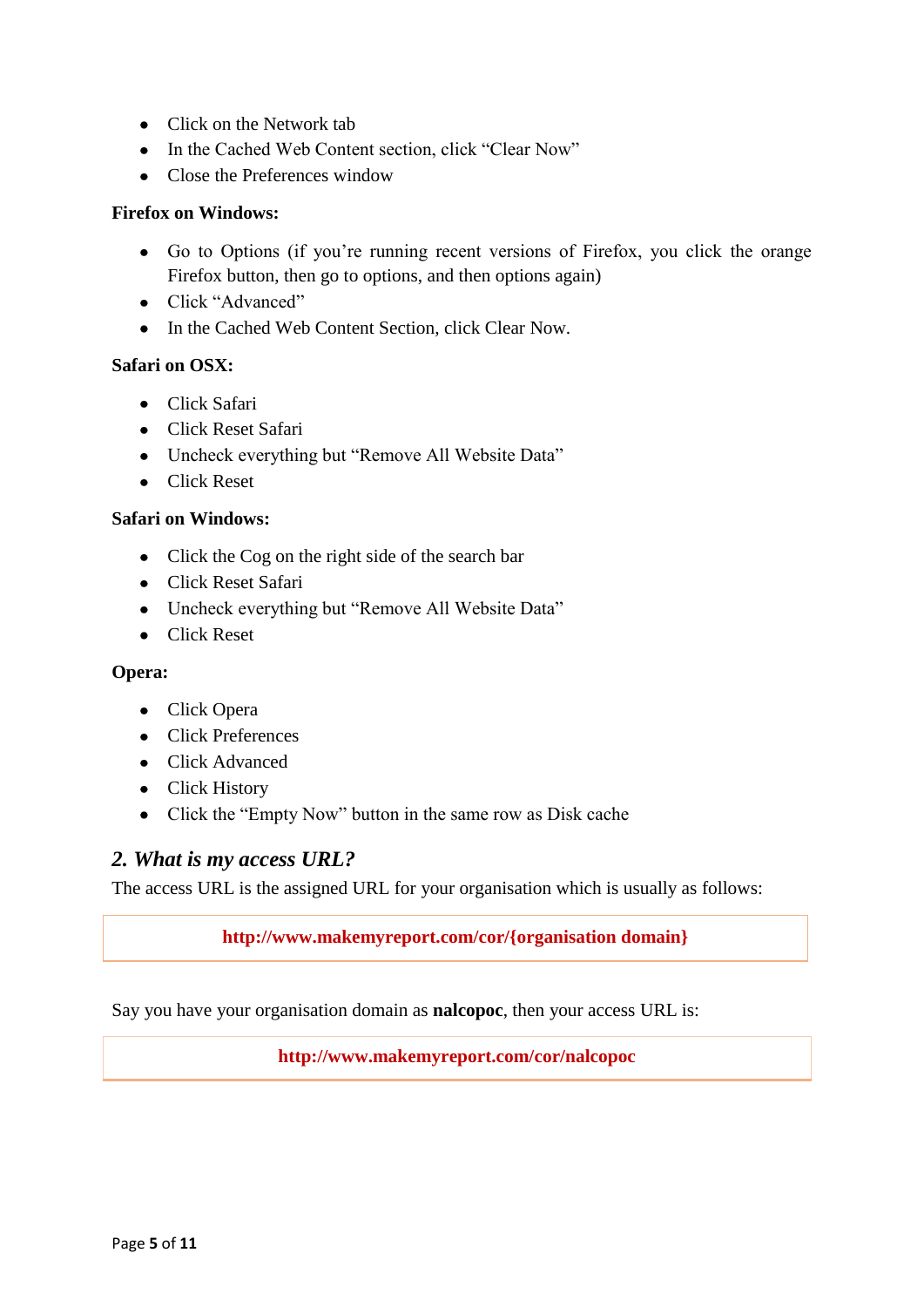### <span id="page-5-0"></span>*3. How can I Sign in?*

For signing in, it is important that you should have a valid User ID and password obtained from your Organisation Administrator.

With User ID and password you can visit the access URL for your organisation and then signin to your account.

### <span id="page-5-1"></span>*4. How do I change my password?*

Go to change password button on top right corner. After clicking the link you will be asked to enter the old password and enter new password and confirm password. After validating the system will change the password and you will get a confirmation message as the password has been changed successfully. If it fails you will be notified about the same.

#### <span id="page-5-2"></span>*5. What is the difference between admin user and contact user?*

Admin user in MakeMyReport.com is the user with the privilege to Create, Design and Assign a report to the users in the contact list. And the contact user is the one who submits the report assigned by the admin user. Admin user can assign a report to himself/herself and also can submit the same.

### <span id="page-5-3"></span>*6. How can I update my profile details?*

Click on the profile button on top right corner then update the full name, mobile no., date of birth field and click on save button to update the profile details.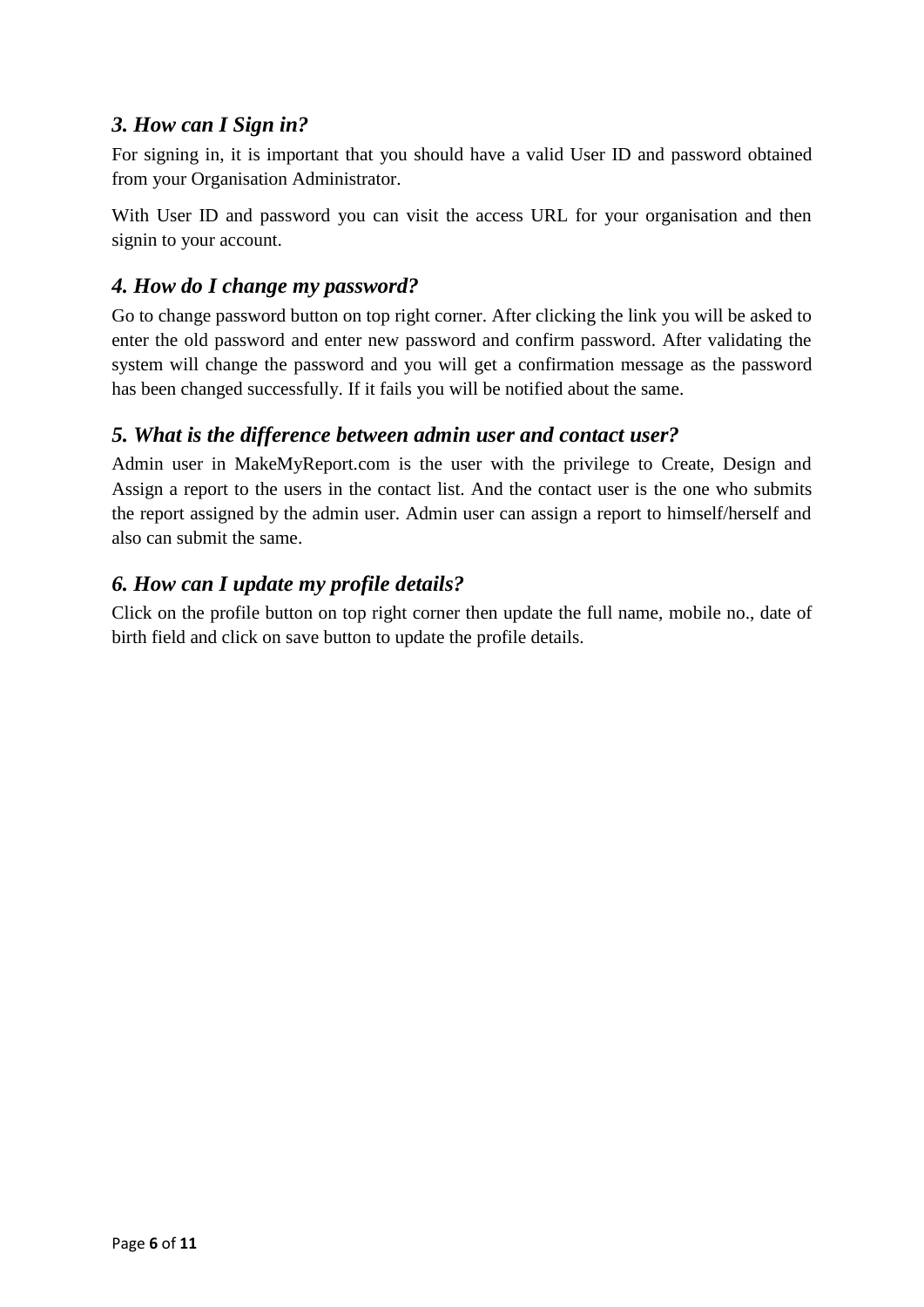## <span id="page-6-0"></span>**Unit – II: Admin User(s)**

#### <span id="page-6-1"></span>*1. What are the privileges I have as admin user?*

As admin user you can perform the following tasks;

- a. Create a user.
- b. View the contact list, edit the user etc.
- c. Create a new report.
- d. Design the report and assign it to contacts.
- e. View reports submitted.
- f. View expired reports.

#### <span id="page-6-2"></span>*2. Who can use the admin account?*

An admin account can be used by the head user of the organization who wants to collect some information in reports from subordinates.

#### <span id="page-6-3"></span>*3. How to create an admin account?*

An admin account will be created by technical team of makemyreport.com

### <span id="page-6-4"></span>*4. How do I create a new contact?*

Go to create new contacts submenu of my contacts menu, then fill up the details of contact and click on submit button to save the contact.

*Here you have two options:*

- 1. Create a single contact: by filling up the form on the left of the page.
- 2. Bulk upload: by filling up the excel sheet with required data and uploading it to server. The application then imports the contacts to the contact list.

#### <span id="page-6-5"></span>*5. How can I edit a contact?*

You can edit a contact by clicking on the EDIT button available against the contact details in the list. Edit the details and then update the contact.

#### <span id="page-6-6"></span>*6. How do I deactivate a contact?*

You can deactivate a contact by clicking the deactivate button against the contact in the contact listing screen.

### <span id="page-6-7"></span>*7. How can I create a report?*

Go to my report menu then click on the sub menu as create a new report. Fill up all fields like name of the report, description of the report, date of submission then click on save button to save the report.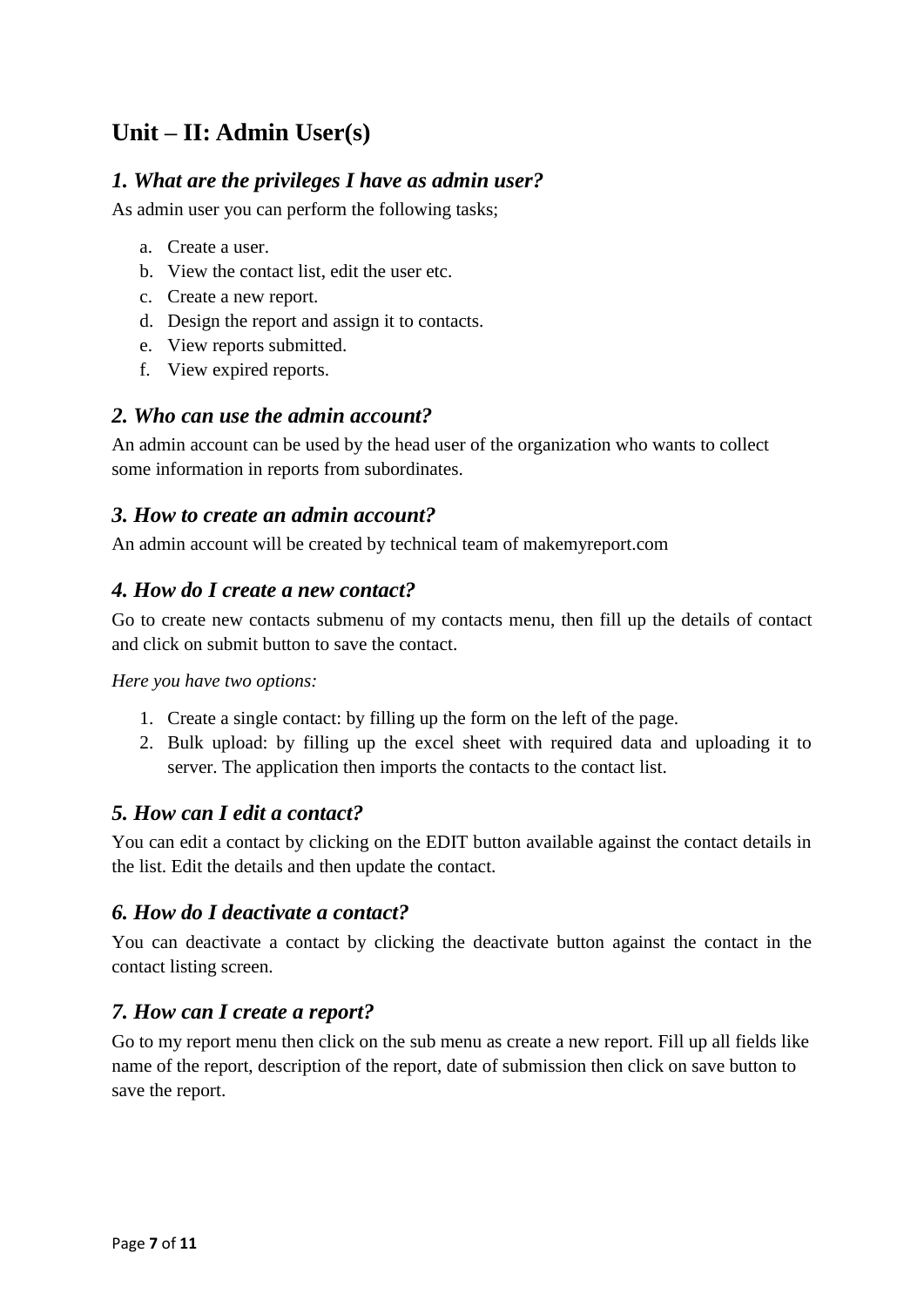*The points that you need to know are:*

- If you select the report type as INSTANT then you can select how many times the report can be submitted by the contact.
- DAILY, WEEKLY and MONTHLY report types can be submitted by the contacts only once as applicable.

### <span id="page-7-0"></span>*8. How can I design the report?*

Go to my report menu, then click on the sub menu as design your report  $\&$  assign to contacts. Now check the list of created reports and click on ADD FIELDS button against the report that you wish to add the fields for.

Now you are in the form design page. You can add fields by selecting the field type from the left panel. When you click the field on the left, a field type is added to the right which shows the report that you are creating.

Now you can edit the properties of the field you selected by just clicking on the input type on the form design panel. You can change the label name, add options for checkboxes, select box, radio buttons. You can set the min and max range for the text fields.

In case you wrongly selected an input type you can remove it by clicking the cross button on top of the template.

### <span id="page-7-1"></span>*9. Can I see the preview of the report?*

Yes, you can preview the report by clicking the link on the right hand side of the screen to preview.

### <span id="page-7-2"></span>*10. How can I assign the report to my contacts?*

Once the report design will be completed, then click on the ASSIGN button on the right side of the screen to assign the report to your contacts. In the next screen, select the contact check boxes then click on save button to assign the report to selected contacts.

## <span id="page-7-3"></span>*11. How to check reply from contacts?*

Click on the submenu as view reply on assigned reports of my reports menu.

### <span id="page-7-4"></span>*12. How can I track the response received from contacts?*

Check the response report submenu of my reports menu.

## <span id="page-7-5"></span>*13. How can I create a PDF or print the form that I designed?*

To create the PDF or print the form for reference you can click on the Preview form button on the extreme right of the screen. On the next screen, top right you will find a button to print or create a PDF of the displayed form.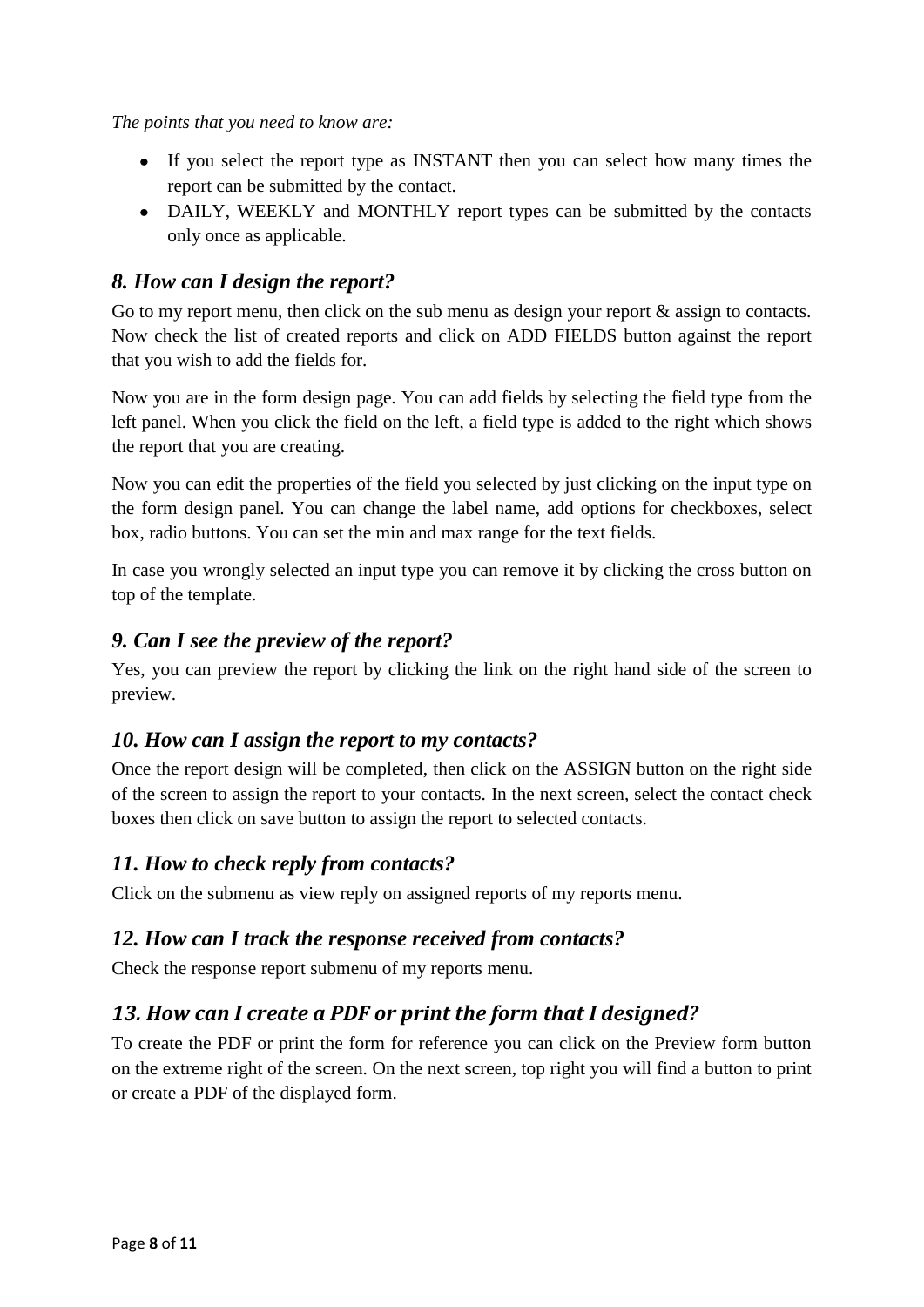## <span id="page-8-0"></span>*14. How can I export the replies from all the contacts to excel sheet?*

In the view response button in the report listing page, you have an option to export the result to excel sheet. The excel sheet by default exports the columns that is visible in the page. To export the whole result, you need to select all the fields in the *SELECT YOUR FIELDS TAB* on top of the screen.

The exported excel is downloaded and saved to your system, you can print and create reports as per your choice.

## <span id="page-8-1"></span>*15. How can I use the formula tab available in the screen showing report results?*

The formula tab can be used if your report contains numeric or decimal fields. Then you can apply the available formula options in the tab.

Example: say you have a field called amount which is numeric and you have received responses from the contacts. You can first select the column to be shown from the SELECT YOUR FIELDS TAB and then go to the Formula Tab and apply the formulas like SUM, AVERAGE etc. the result will be shown right below your list.

## <span id="page-8-2"></span>*16. Can I see the analytics for a particular field in chart?*

Yes, you can view the chart just by clicking the chart icon besides the field heading in the listing. You can also select to see the bar chart by clicking the bar chart option on the screen.

### <span id="page-8-3"></span>*17. How to check the archive reports?*

Check archive reports submenu of my reports menu.

## <span id="page-8-4"></span>*18. How can I assign a report to myself?*

Go to view reply on assigned reports submenu under my report menu, click on assign button then select the first check box names as "*you"* under the user list and save it.

### <span id="page-8-5"></span>*19. How can I submit the assigned report by myself?*

Click on the submenu as submit a report of my reports menu.

### <span id="page-8-6"></span>*20. An admin user can create how many reports and how many contacts?*

An admin user can create 100 reports & 1000 contacts.

## <span id="page-8-7"></span>*21. The limitation of creating contact or creating report for an admin account user can be changed or not?*

Yes, as per the requirement the limitation of creating contacts and reports can be changed.

### <span id="page-8-8"></span>*22. Can the admin user use the Mobile App?*

Yes, but just to submit any report assigned to him/her. The App cannot be used to create, design or assign reports.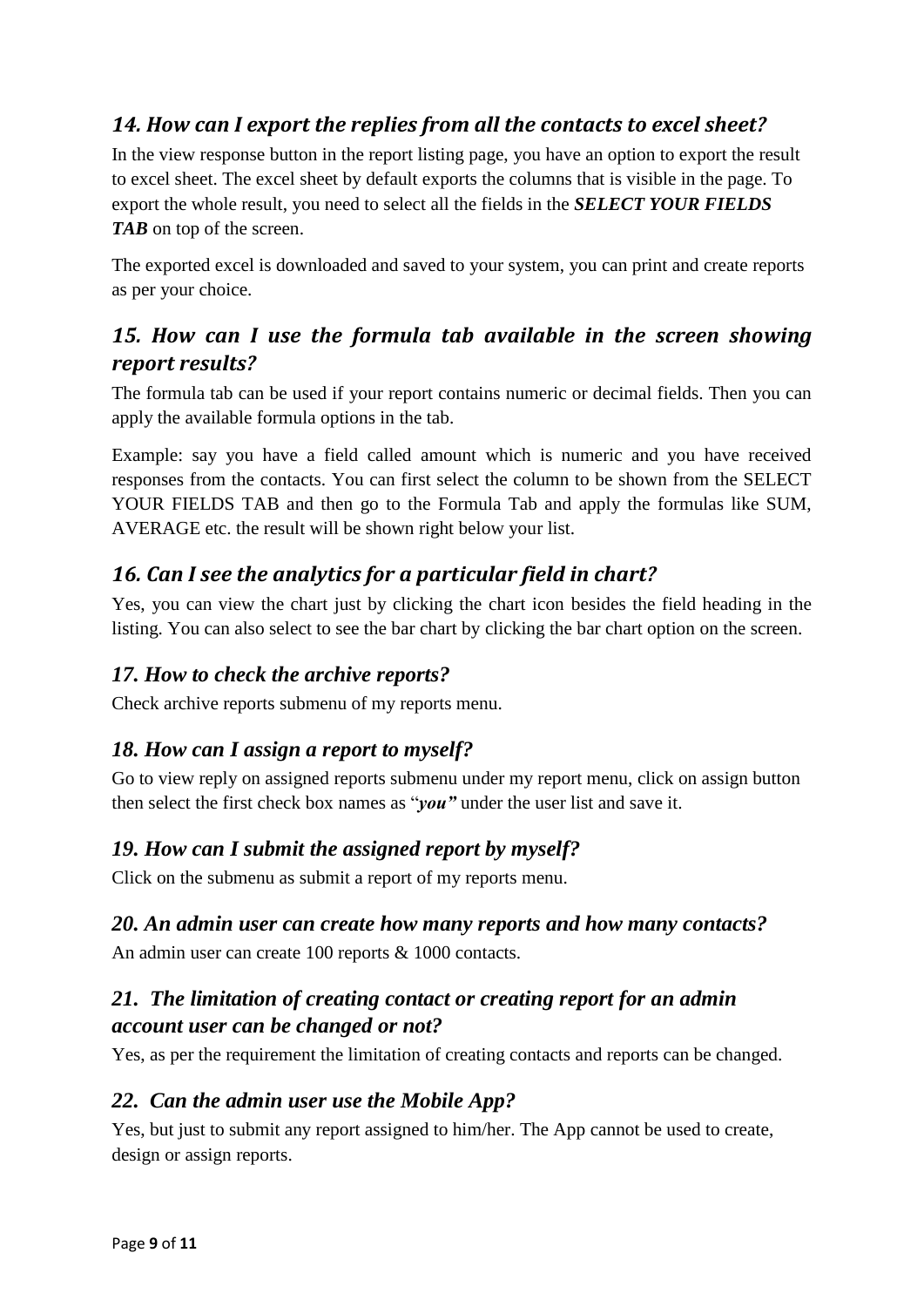## <span id="page-9-0"></span>**Unit – III: Contact Users**

### <span id="page-9-1"></span>*1. How do I submit a report assigned to me?*

The recently assigned report to you is shown on the home screen after you signin to your account. You can click on the SUBMIT button then fill up the assigned report and click on submit.

Also you can view all reports by clicking on Submit a report submenu of my reports menu. This will show you all the reports assigned to you. You can clicks on submit against the report you wish to submit.

#### <span id="page-9-2"></span>*2. What if I leave the compulsory field as blank?*

It will show a validation message to fill up the mandatory fields and it will not allow to save the form until the mandatory fields has not been fill up.

### <span id="page-9-3"></span>*3. Can I upload any type of file in the form where upload option is given?*

No, file upload is limited to few extensions and file size. This is mentioned in red besides the file upload option.

### <span id="page-9-4"></span>*4. I have wrongly filled up some data in a report, can I edit the report?*

Yes, you can edit the fields of the report. To do this you need to click VIEW button in the report listing against the report you are willing to edit. In the next screen you will have the option to edit the entry that you wish to.

### <span id="page-9-5"></span>*5. Can I edit a form if submission date is exceeds?*

No, you cannot edit the form if the submission date is exceeds.

### <span id="page-9-6"></span>*6. Can I view the submitted report?*

Yes, you can view the submitted report by clicking the VIEW button against the report in the listing page. The screen will show you the details that you entered to fill up the report.

### <span id="page-9-7"></span>*7. Can I delete a submitted report?*

Yes, you can delete a submitted you made earlier by clicking the delete button on the listing.

### <span id="page-9-8"></span>*8. What is the Reject button?*

Reject is an option for you when you feel the report has been wrongly assigned to you and you do not have any data for the report. Then you need to click on reject button. Once you click Reject you will be asked to give a reason (compulsory field) for the same which you can fill up and the report will be marked rejected.